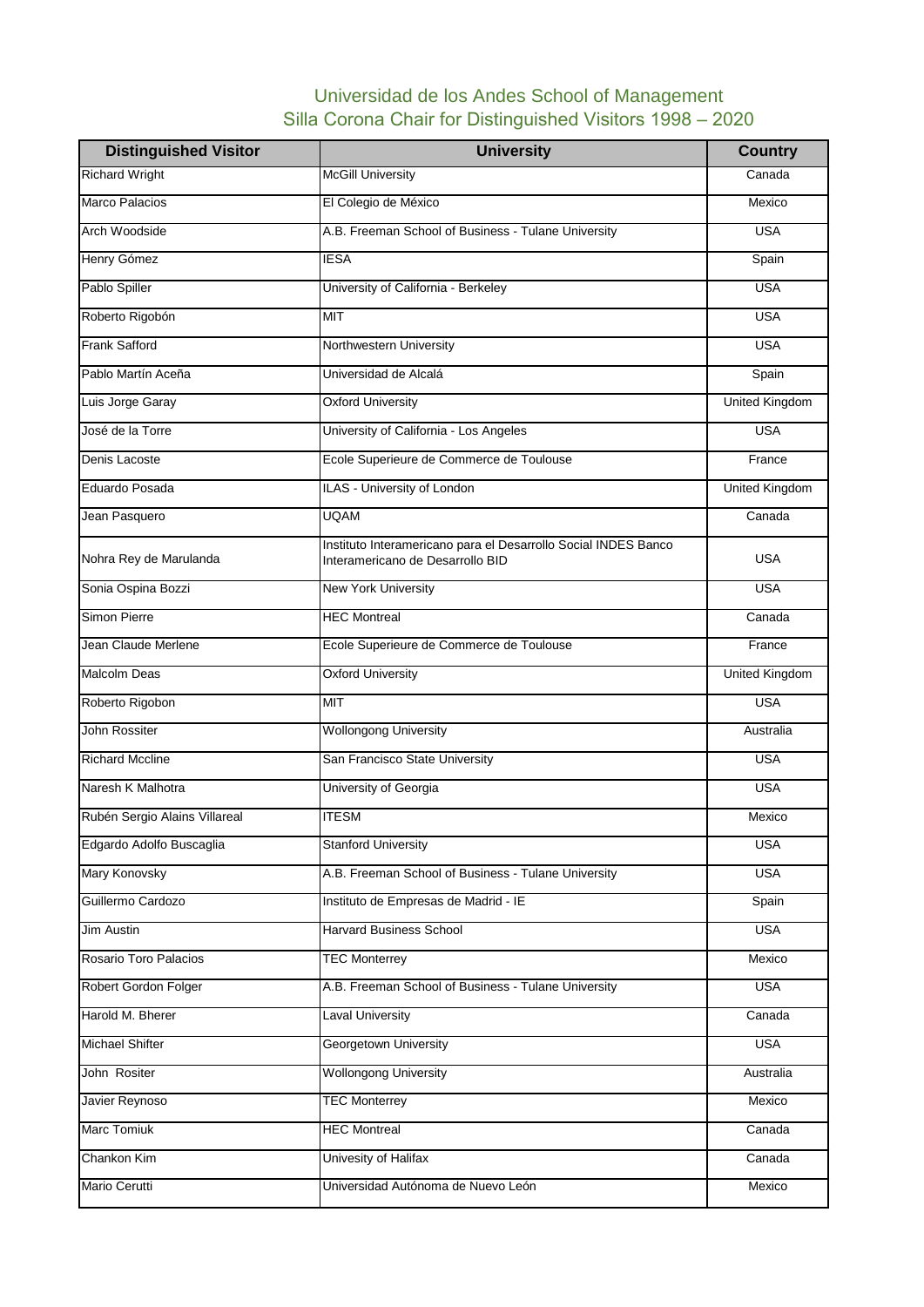| Ignacio de la Vega             | Instituto de Empresas de Madrid - IE                          | Spain                 |
|--------------------------------|---------------------------------------------------------------|-----------------------|
| <b>Richard Edward Feinberg</b> | University of California - San Diego                          | <b>USA</b>            |
| Paulo Ribeiro Sandroni         | Fundación Getulio Vargas                                      | <b>Brazil</b>         |
| Rohit Despande                 | <b>Harvard Business School</b>                                | <b>USA</b>            |
| Gabriel Byrne                  | University College - Dublin                                   | Ireland               |
| Henry Gómez Samper             | <b>IESA</b>                                                   | Venezuela             |
| Claudia Rebolledo              | <b>HEC Montreal</b>                                           | France                |
| <b>Carlos Malamud Rikles</b>   | Universidad Nacional de Educación a Distancia (UNED) - Madrid | Spain                 |
| Dominique Xardel               | <b>ESSEC</b>                                                  | France                |
| Simon Pierre Sigue             | Athabasca University                                          | Canada                |
| Andrés Villaquirán             | <b>New York University</b>                                    | <b>USA</b>            |
| Guillermo Bilancio             | Universidad Adolfo Ibáñez                                     | Chile                 |
| Donald Hendom                  | Consultant                                                    | <b>USA</b>            |
| Carlos Scheel                  | <b>ITESM</b>                                                  | Mexico                |
| Eugenia María Boza             | <b>IESA</b>                                                   | Venezuela             |
| Raquel Puente Castro           | <b>IESA</b>                                                   | Venezuela             |
| Antonio Francés                | <b>IESA</b>                                                   | Venezuela             |
| Arnoldo Gabaldón               | Universidad Simón Bolivar de Venezuela                        | Venezuela             |
| Rafael Alvira                  | Universidad de Navarra                                        | Spain                 |
| Venkataraman Sankaran          | University of Virginia                                        | <b>USA</b>            |
| Raúl García Heras              | Universidad de Buenos Aires                                   | Argentina             |
| <b>Christian Ketels</b>        | Harvard Business School                                       | <b>USA</b>            |
| Roberto Luis Fantuzzi          | Asexma                                                        | Chile                 |
| José Manuel Landa              | Grupo Empresarial Darma                                       | Mexico                |
| Leonardo Lodish                | University of Pennsylvania                                    | <b>USA</b>            |
| Otmar Varela                   | <b>Nicholls State University</b>                              | <b>USA</b>            |
| <b>Wesley Sine</b>             | <b>Cornell University</b>                                     | <b>USA</b>            |
| Pierre André Julien            | Université du Québec á Trois Rivières                         | Canada                |
| <b>Robert Grosse</b>           | Garvin School of International Management                     | <b>USA</b>            |
| <b>Gilles Simard</b>           | <b>UQAM</b>                                                   | Canada                |
| Juan Alfaro                    | Instituto de Empresas de Madrid - IE                          | Spain                 |
| Vithala Rao                    | <b>Cornell University</b>                                     | <b>USA</b>            |
| Jagdeep Chhokar                | Indian Institute of Management - Ahmedabad                    | India                 |
| Antonio Frances                | <b>IESA</b>                                                   | Venezuela             |
| <b>Brian Till</b>              | Saint Louis University                                        | <b>USA</b>            |
| <b>Gary Brewer</b>             | Yale University School of Management                          | <b>USA</b>            |
| José Manuel Varas              | <b>University of Wales</b>                                    | <b>United Kingdom</b> |
| Lewis Dabney Meriwether        | Association of Conflict Resolution                            | <b>USA</b>            |
| Lester Salamon                 | Johns Hopkins University                                      | <b>USA</b>            |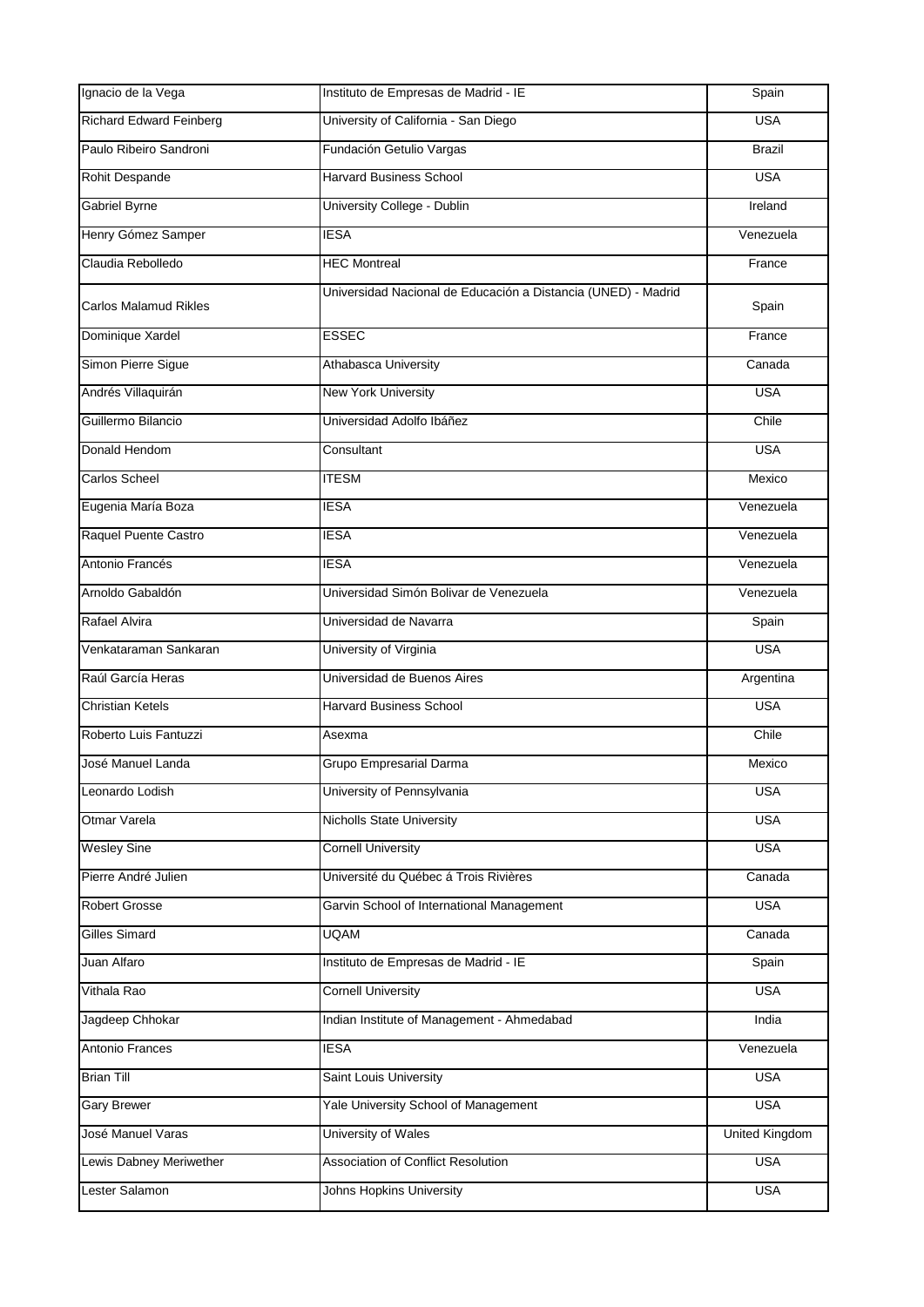| <b>Mark Rice</b>              | <b>Babson College</b>                                          | <b>USA</b>            |
|-------------------------------|----------------------------------------------------------------|-----------------------|
| Norman Neville                | University of Melbourne                                        | <b>USA</b>            |
| Sylvia Maxfield               | Simmons College                                                | <b>USA</b>            |
| Tatiana Zalan                 | University of Melbourne                                        | Australia             |
| Joe Hair                      | Kennesaw State University                                      | <b>USA</b>            |
| Douglas MacLachlan            | University of Washington                                       | <b>USA</b>            |
| Igancio de la Vega            | Instituto de Empresas de Madrid - IE                           | Spain                 |
| <b>Theodore Walter Schlie</b> | Lehigh University                                              | <b>USA</b>            |
| Elliot Rabinovich             | Arizona State University - W.P. Carey School of Business       | <b>USA</b>            |
| <b>Javier Vidal Olivares</b>  | Universidad de Alicante                                        | Spain                 |
| <b>Charles Spence</b>         | <b>Oxford University</b>                                       | <b>United Kingdom</b> |
| Rodrigo Ovalle                | Universidad Gabriela Mistral                                   | Chile                 |
| Ruud Veenhoven                | <b>Erasmus University</b>                                      | The Netherlands       |
| Samuel Malone                 | <b>IESA</b>                                                    | Venezuela             |
| Daniel Brooks                 | Arizona State University - W.P. Carey School of Business       | <b>USA</b>            |
| <b>Rory Miller</b>            | University of Liverpoool                                       | <b>United Kingdom</b> |
| Robin Hogarth                 | Universitat Pompeu Fabra                                       | Spain                 |
| <b>Graeme Martin</b>          | University of Glasgow Business School                          | Scotland              |
| Arch Woodside                 | Boston College Carroll School of Management                    | <b>USA</b>            |
| John Finisdore                | World Resources Institute Business and Ecosystems Researcher   | <b>USA</b>            |
| Darius Miller                 | Edwin L. Cox School of Business, Southern Methodist University | <b>USA</b>            |
| Carlos Marichal               | El Colegio de México                                           | Mexico                |
| Jesús María Valdaliso         | Universidad del País Vasco                                     | Spain                 |
| Carole Robin                  | <b>Stanford University</b>                                     | <b>USA</b>            |
| Jaime Sabal                   | <b>ESADE</b>                                                   | Spain                 |
| Luciano Ciravegna             | University of London                                           | United Kingdom        |
| Henryk Gzyl                   | <b>IESA</b>                                                    | Venezuela             |
| Christophe Germain            | Audencia School of Management                                  | France                |
| <b>Roland Rust</b>            | University of Maryland                                         | <b>USA</b>            |
| <b>Michael Cook</b>           | University of Missouri                                         | <b>USA</b>            |
| Peter Schnall                 | University of California - Irvine                              | <b>USA</b>            |
| <b>Christopher Robertson</b>  | Northeastern University                                        | <b>USA</b>            |
| Geoffrey Jones                | <b>Harvard Business School</b>                                 | <b>USA</b>            |
| Sylvia Brandt                 | University of Massachusetts                                    | <b>USA</b>            |
| Madhu Viswanathan             | University of Illinois                                         | <b>USA</b>            |
| <b>Stacey Baker</b>           | University of Wyoming                                          | <b>USA</b>            |
| Miranda Schreurs              | Freie Universität Berlin                                       | Germany               |
| <b>Russell Belk</b>           | Schulich School of Business York University                    | Canada                |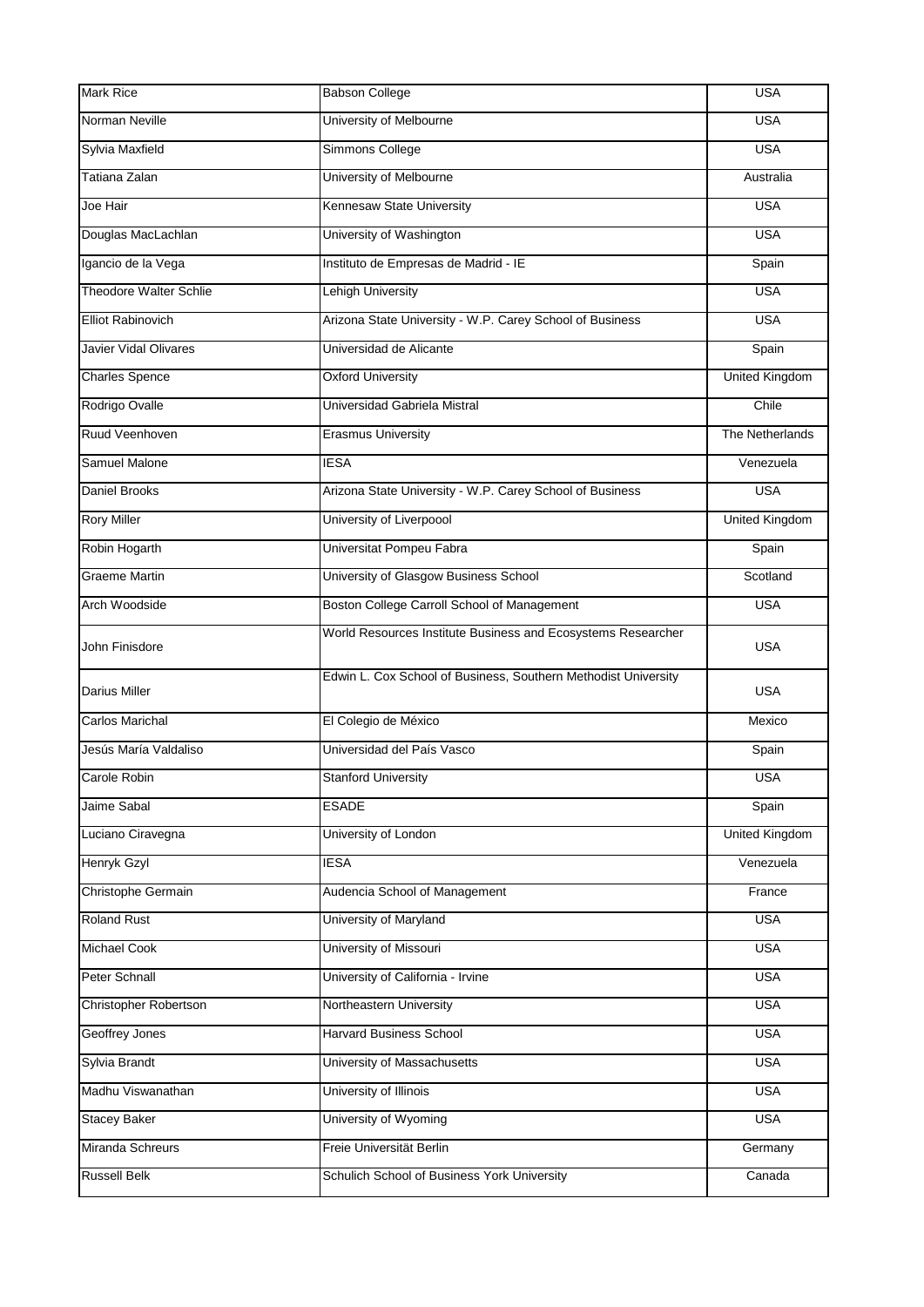| Sidney Thomas Emerson       | Carnegie Mellon University                           | <b>USA</b>            |
|-----------------------------|------------------------------------------------------|-----------------------|
| Pamela Hartigan             | <b>Oxford University</b>                             | <b>United Kingdom</b> |
| Stephanie Oneto             | University of Wyoming                                | <b>USA</b>            |
| Santiago Kraiselburd        | Zaragoza Logistics Center                            | Spain                 |
| <b>Francois Colbert</b>     | <b>HEC Montreal</b>                                  | Canada                |
| Eugenio Torres Villanueva   | Universidad Complutense de Madrid                    | Spain                 |
| Urbi Garay                  | <b>IESA</b>                                          | Venezuela             |
| John Stranlund              | University of Massachusetts                          | <b>USA</b>            |
| Belén Villalonga            | <b>Harvard Business School</b>                       | <b>USA</b>            |
| <b>Mariana Subirats</b>     | Universitat Autónoma de Barcelona                    | Spain                 |
| <b>Gerald Midgley</b>       | University of Hull                                   | <b>United Kingdom</b> |
| Peter Klein                 | University of Missouri                               | <b>USA</b>            |
| Paloma Fernández            | Universidad de Barcelona                             | Spain                 |
| Sanjay Goel                 | University of Minnesota                              | <b>USA</b>            |
| Alexander Pfaff             | <b>Duke University</b>                               | <b>USA</b>            |
| Pramodita Sharma            | University of Vermont Grossman School of Business    | <b>USA</b>            |
| Peter Gahan                 | University of Melbourne                              | Australia             |
| Arthur Boni                 | Carnegie Mellon University                           | <b>USA</b>            |
| Jonathan Wareham            | <b>ESADE</b>                                         | Spain                 |
| Tim Van-Zandt               | <b>INSEAD</b>                                        | France                |
| Maria Minniti               | Whitman School of Management, Syracuse University    | <b>USA</b>            |
| Daniel Houser               | George Mason University                              | <b>USA</b>            |
| Thomas Lyon                 | University of Michigan                               | <b>USA</b>            |
| Joseph Franklin Hair Jr     | Kennesaw State University, Coles College of Business | <b>USA</b>            |
| <b>Thomas Schott</b>        | University of Southern Denmark                       | <b>Denmark</b>        |
| Alexander Chernev           | Northwestern University                              | <b>USA</b>            |
| María Inés Barbero          | Universidad de San Andrés                            | Argentina             |
| <b>Marian Chertow</b>       | Yale University School of Management                 | <b>USA</b>            |
| Graeme Auld                 | <b>Carleton University</b>                           | Canada                |
| Anabella Dávila             | <b>TEC Monterrey</b>                                 | Mexico                |
| Tom Tyler                   | Yale Law School                                      | <b>USA</b>            |
| <b>Thomas Mitchell Aide</b> | University of Puerto Rico                            | Puerto Rico           |
| Elke U. Weber               | Columbia Business School                             | <b>USA</b>            |
| Eric Joseph Johnson         | Columbia Business School                             | <b>USA</b>            |
| Elisabetta Lazzaro          | Université Libre de Bruxelles                        | Belgium               |
| Juan Robalino               | Escuela de Economía, Universidad de Costa Rica       | Costa Rica            |
| Wilhelmus Hafkamp           | <b>Erasmus University</b>                            | The Netherlands       |
| Krister Par Andersson       | University of Colorado - Boulder                     | <b>USA</b>            |
| Jordi Brandts               | Universitat Autónoma de Barcelona                    | Spain                 |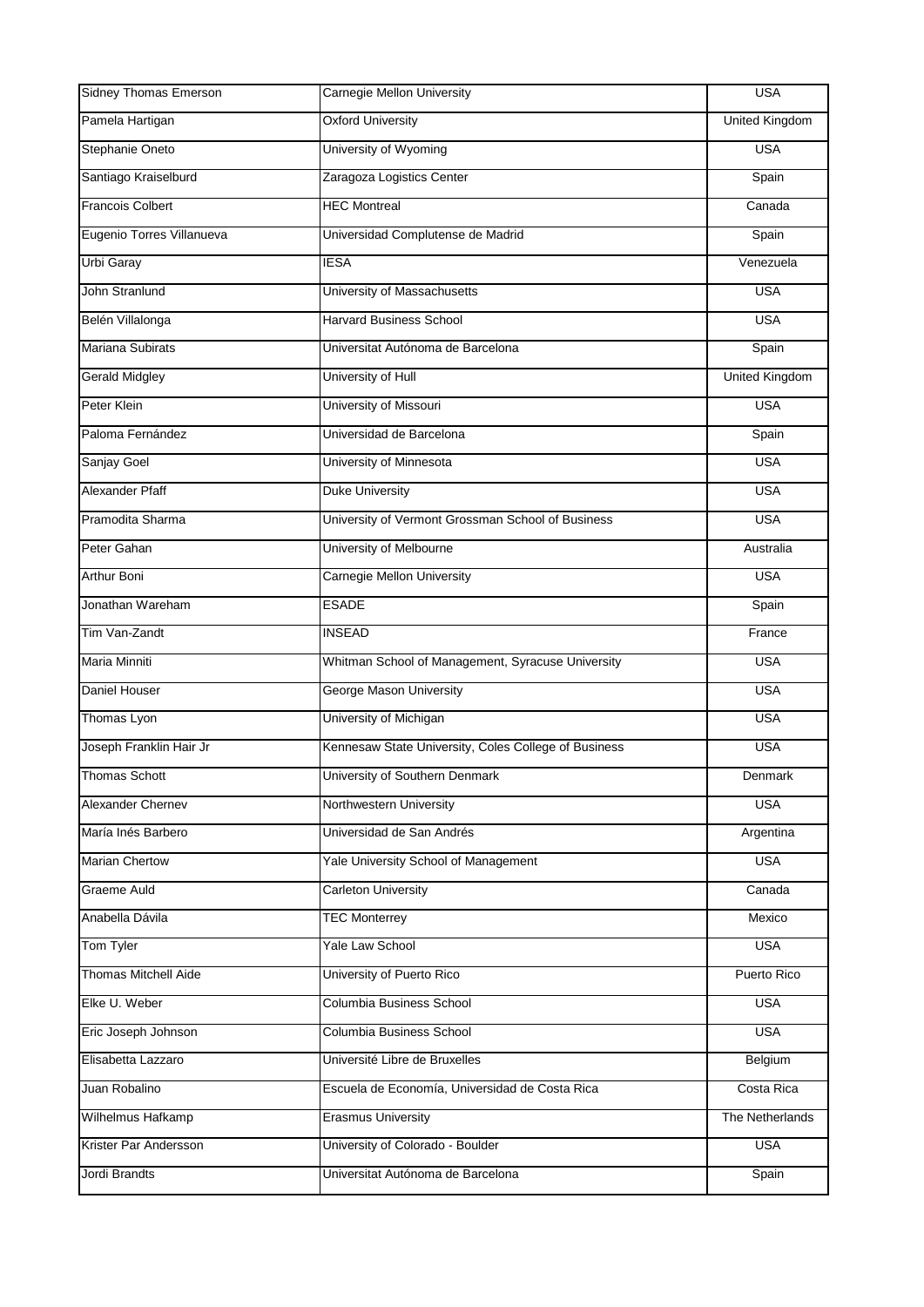| Ann Langley              | <b>HEC Montreal</b>                                             | Canada                |
|--------------------------|-----------------------------------------------------------------|-----------------------|
| Pablo Brañas             | Middlesex University Business School                            | <b>United Kingdom</b> |
| Ajay Mehra               | Gatton College of Business and Economics University of Kentucky | <b>USA</b>            |
| David Grant              | <b>Hull University</b>                                          | <b>United Kingdom</b> |
| Robin Leichenko          | <b>Rutgers University</b>                                       | <b>USA</b>            |
| Ray Taylor               | <b>Villanova School of Business</b>                             | <b>USA</b>            |
| Marcel Zeelenberg        | <b>Tilburg University</b>                                       | The Netherlands       |
| <b>Anthony Halog</b>     | University of Queensland                                        | Australia             |
| Sherry Thatcher          | Darla Moore School of Business, University of South Carolina    | <b>USA</b>            |
| Aurora Gómez             | El Colegio de México                                            | Mexico                |
| Emmanuel Lazega          | Institut d'Etudes Politiques de Paris - SciencePo               | France                |
| Allen Blackman           | Resources for the Future                                        | <b>USA</b>            |
| Kenneth Jorgensen        | Aalborg University                                              | <b>Denmark</b>        |
| <b>Fredrik Carlsson</b>  | University of Gothenburg                                        | Sweden                |
| <b>Manfred Schwaiger</b> | Munich School of Management                                     | Germany               |
| Teresa Da Silva          | University of York                                              | <b>United Kingdom</b> |
| Patricio Durán           | Universidad Adolfo Ibáñez                                       | Chile                 |
| P.K. Kannan              | University of Maryland                                          | <b>USA</b>            |
| Dan Bogart               | University of California - Irvine                               | <b>USA</b>            |
| Marianna Fotaki          | <b>Warwick Business School</b>                                  | <b>United Kingdom</b> |
| <b>Ed Steinmuller</b>    | <b>University of Sussex</b>                                     | <b>United Kingdom</b> |
| <b>Bruce Newman</b>      | <b>DePaul University</b>                                        | <b>USA</b>            |
| Martin Kilduff           | University College of London                                    | <b>United Kingdom</b> |
| Raymond Van Ee           | <b>KU Leuven</b>                                                | Belgium               |
| Jay Anand                | <b>Ohio State University</b>                                    | <b>USA</b>            |
| Kaleth Hassanein         | <b>McMaster University</b>                                      | Canada                |
| Aysegul Ozsomer          | <b>Koc University</b>                                           | Turkey                |
| <b>Michael Luchs</b>     | <b>USA</b><br>The Mason School of Business - William & Mary     |                       |
| Xian Wan                 | <b>USA</b><br><b>Ohio State University</b>                      |                       |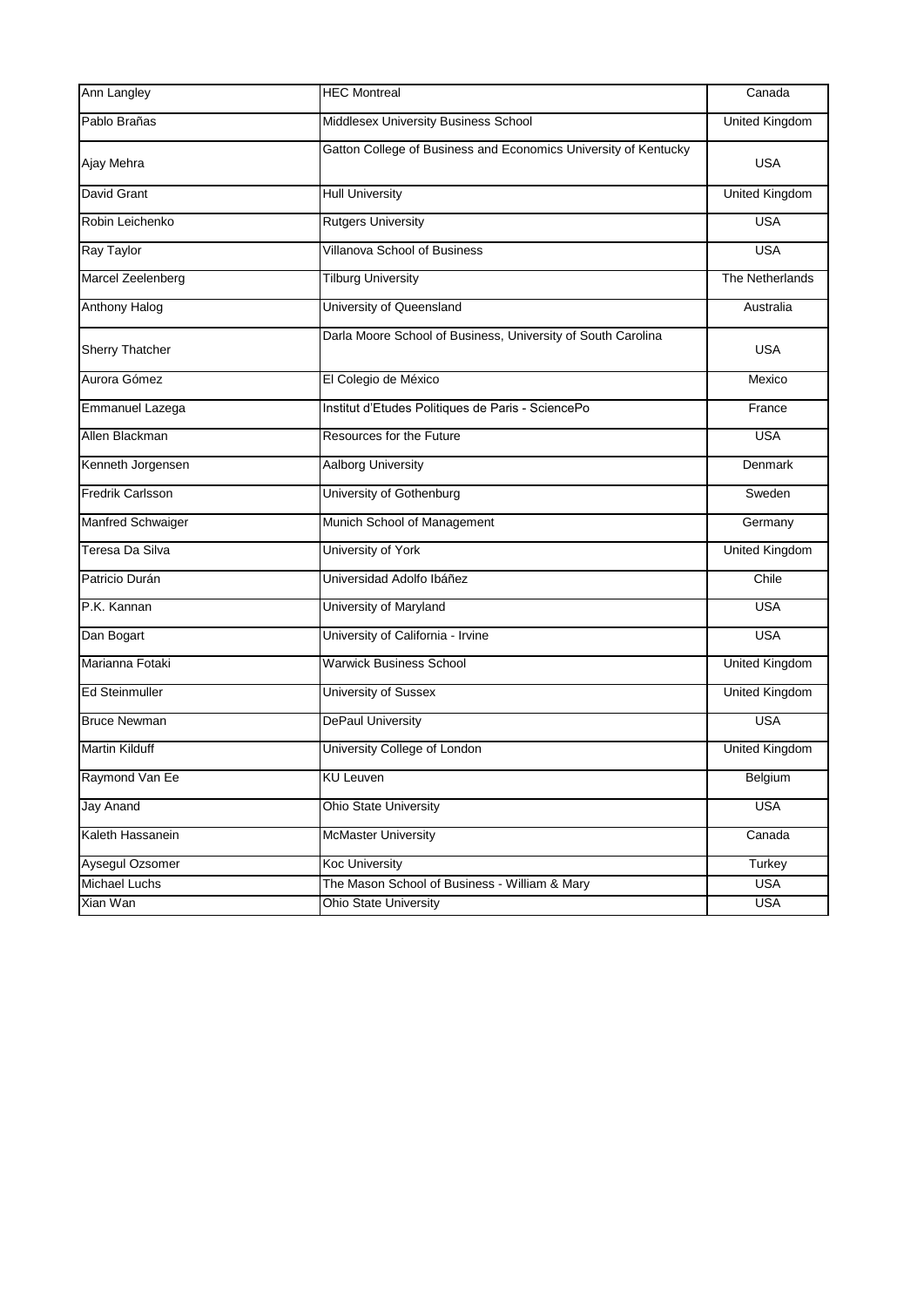| Year |
|------|
| 1998 |
| 1998 |
| 1998 |
| 1998 |
| 1998 |
| 1998 |
| 1998 |
| 1999 |
| 1999 |
| 1999 |
| 1999 |
| 1999 |
| 1999 |
| 1999 |
| 1999 |
| 1999 |
| 2000 |
| 2000 |
| 2000 |
| 2000 |
| 2000 |
| 2000 |
| 2000 |
| 2000 |
| 2001 |
| 2001 |
| 2001 |
| 2001 |
| 2001 |
| 2001 |
| 2001 |
| 2001 |
| 2001 |
| 2001 |
| 2001 |
| 2001 |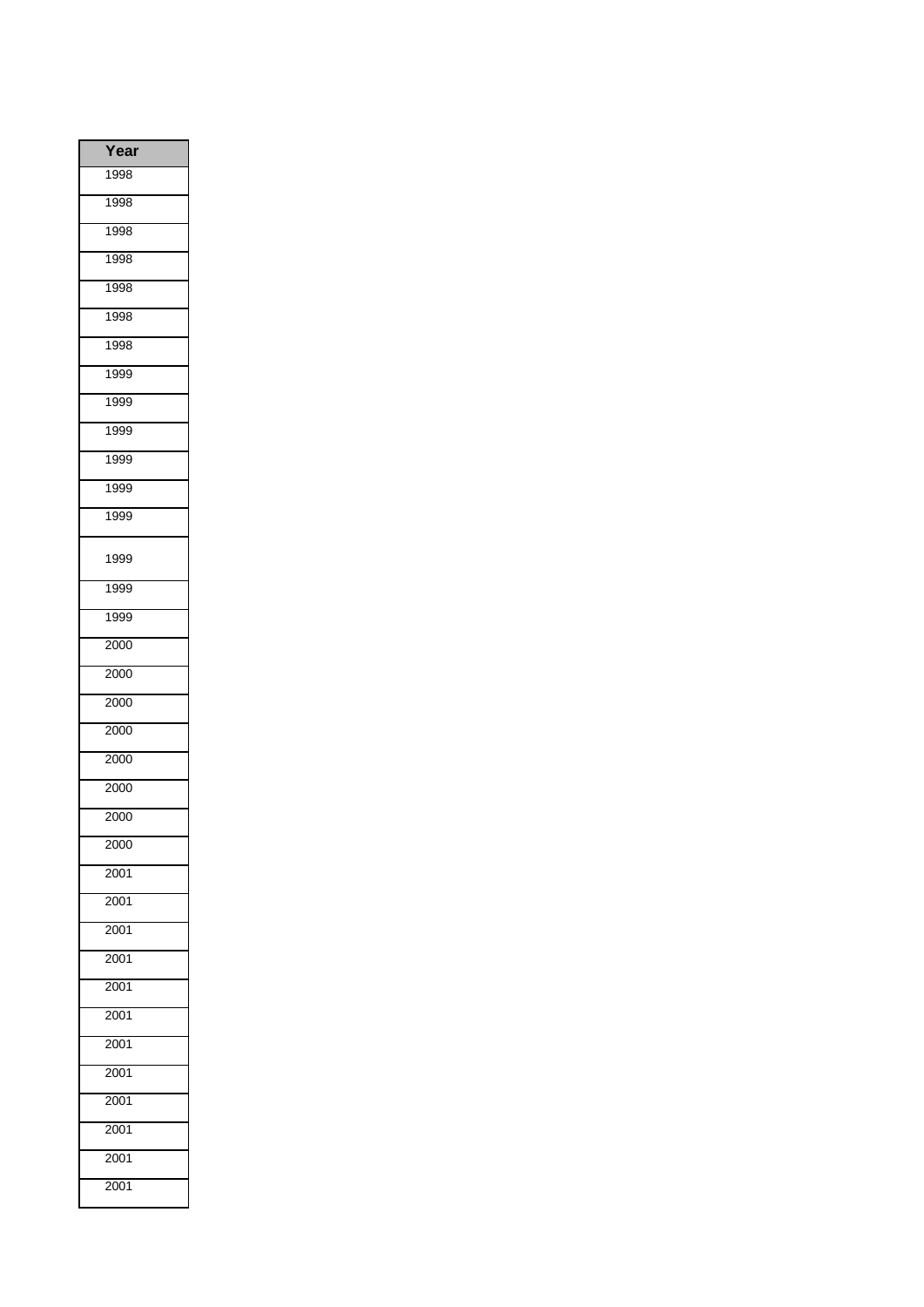| 2002              |
|-------------------|
| 2002              |
| 2002              |
| 2002              |
| 2002              |
| 2002              |
| 2002              |
| 2002              |
| 2003              |
| 2003              |
| 2003              |
| 2003              |
| 2003              |
| 2003              |
| 2003              |
| 2003              |
| 2003              |
| 2003              |
| 2003              |
| 2003              |
| 2003              |
| 2004              |
| 2004              |
| 2004              |
| $\overline{2}004$ |
| 2004              |
| 2004              |
| 2004              |
| 2005              |
| 2005              |
| 2005              |
| 2005              |
| 2005              |
| 2006              |
| 2006              |
| 2006              |
| 2006              |
| 2006              |
| 2006              |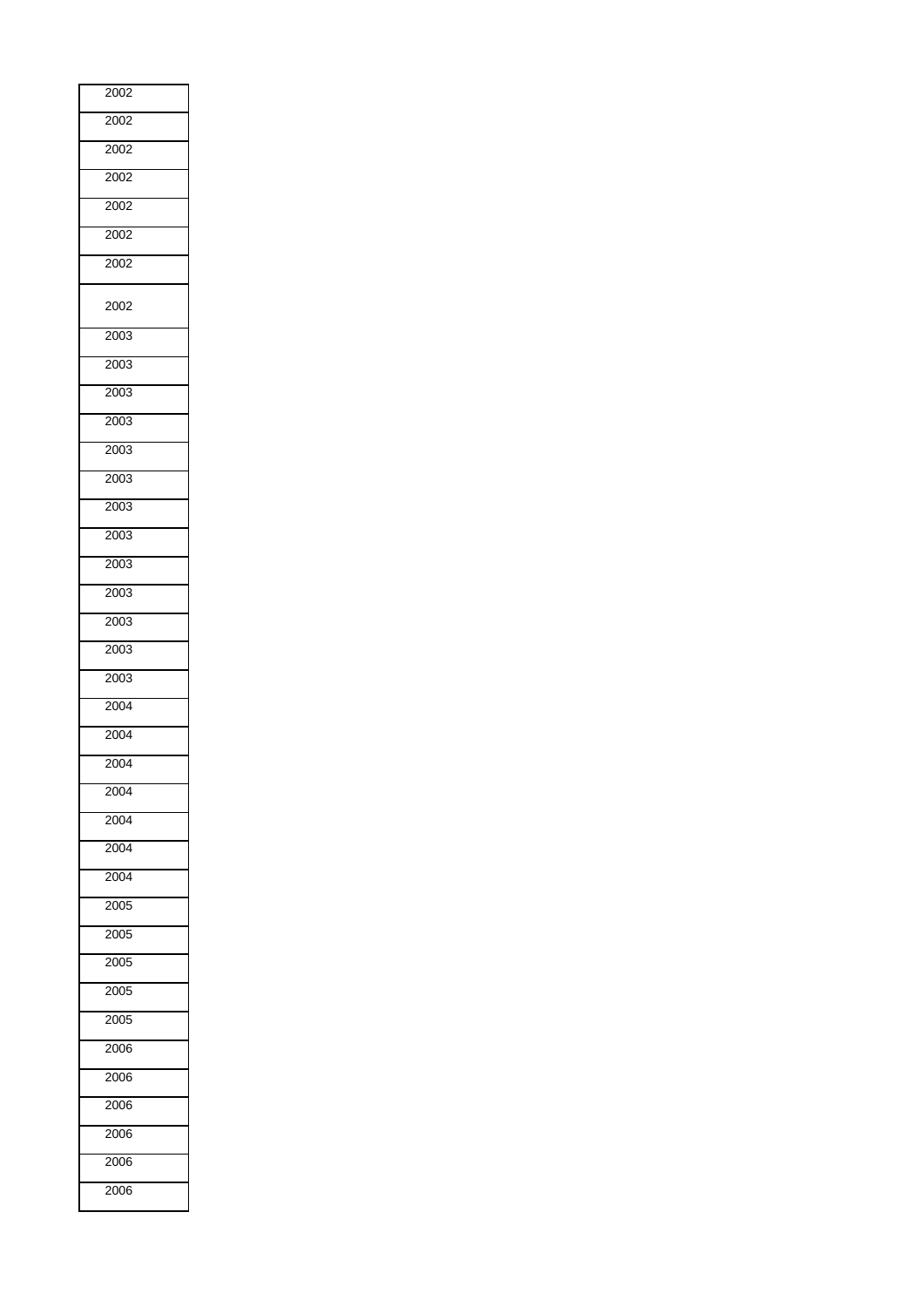| 2006 |  |
|------|--|
| 2006 |  |
| 2006 |  |
| 2006 |  |
| 2007 |  |
| 2007 |  |
| 2007 |  |
| 2007 |  |
| 2007 |  |
| 2007 |  |
| 2007 |  |
| 2007 |  |
| 2008 |  |
| 2008 |  |
| 2008 |  |
| 2008 |  |
| 2008 |  |
| 2008 |  |
| 2008 |  |
| 2008 |  |
| 2008 |  |
| 2009 |  |
| 2009 |  |
| 2009 |  |
| 2009 |  |
| 2009 |  |
| 2009 |  |
| 2009 |  |
| 2009 |  |
| 2009 |  |
| 2009 |  |
| 2010 |  |
| 2010 |  |
| 2010 |  |
| 2010 |  |
| 2010 |  |
| 2010 |  |
| 2010 |  |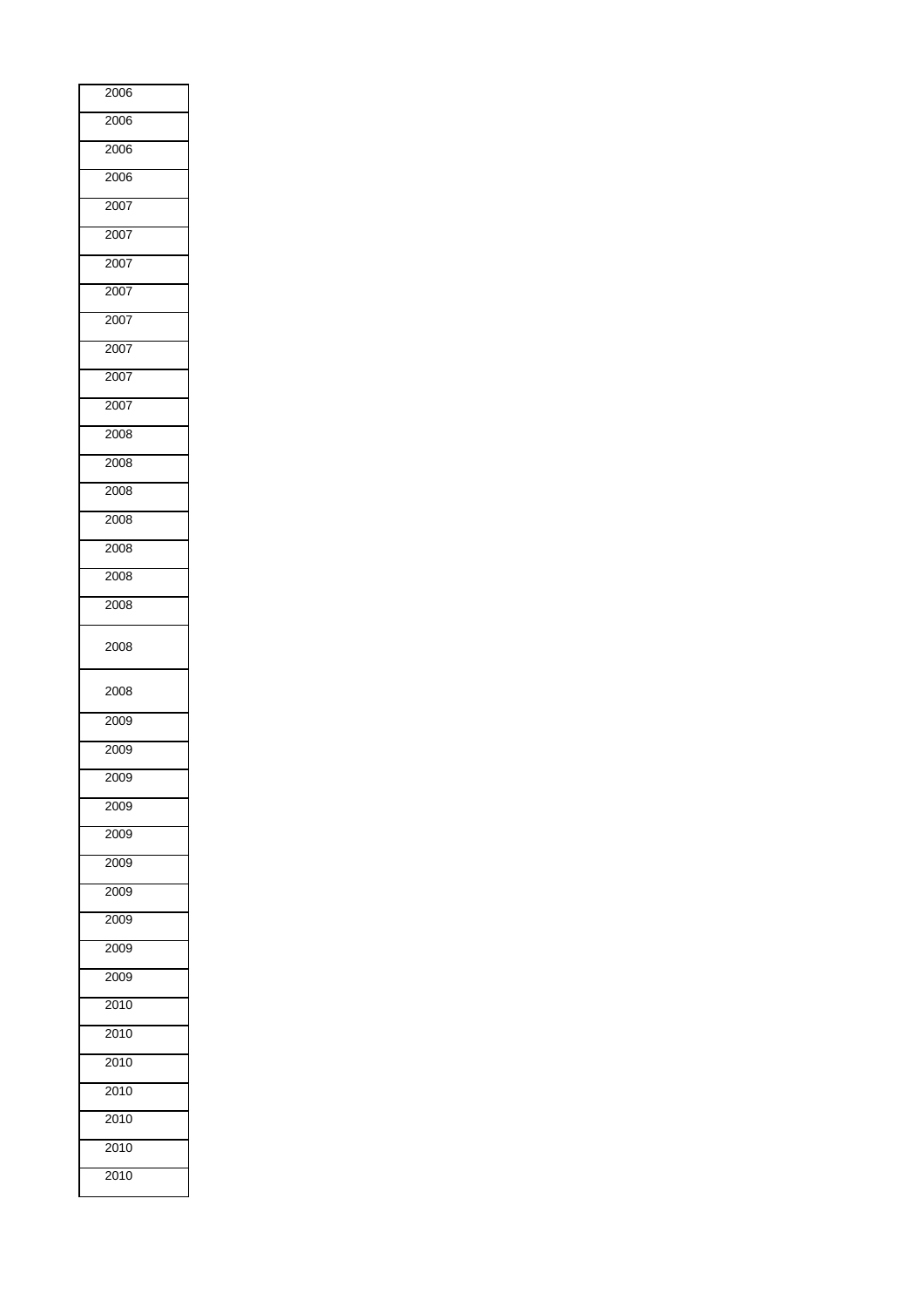| 2010                |
|---------------------|
| $\frac{1}{2010}$    |
| 2010                |
| 2010                |
| 2010                |
| 2011                |
| 2011                |
| 2011                |
| $\overline{2011}$   |
| 2011                |
| 2011                |
| 2011                |
| 2012                |
| 2012                |
| 2012                |
| 2012                |
| 2012                |
| 2012                |
| 2013                |
| 2013                |
| 2013                |
| 2013                |
| 2013                |
| $\frac{1}{2013}$    |
| $\frac{2013}{2013}$ |
| 2013                |
| 2013                |
| 2014                |
| 2014                |
| 2014                |
| 2014                |
| 2014                |
| 2014                |
| 2014                |
| 2014                |
| $\frac{1}{2015}$    |
| 2015                |
| 2015                |
| 2015                |